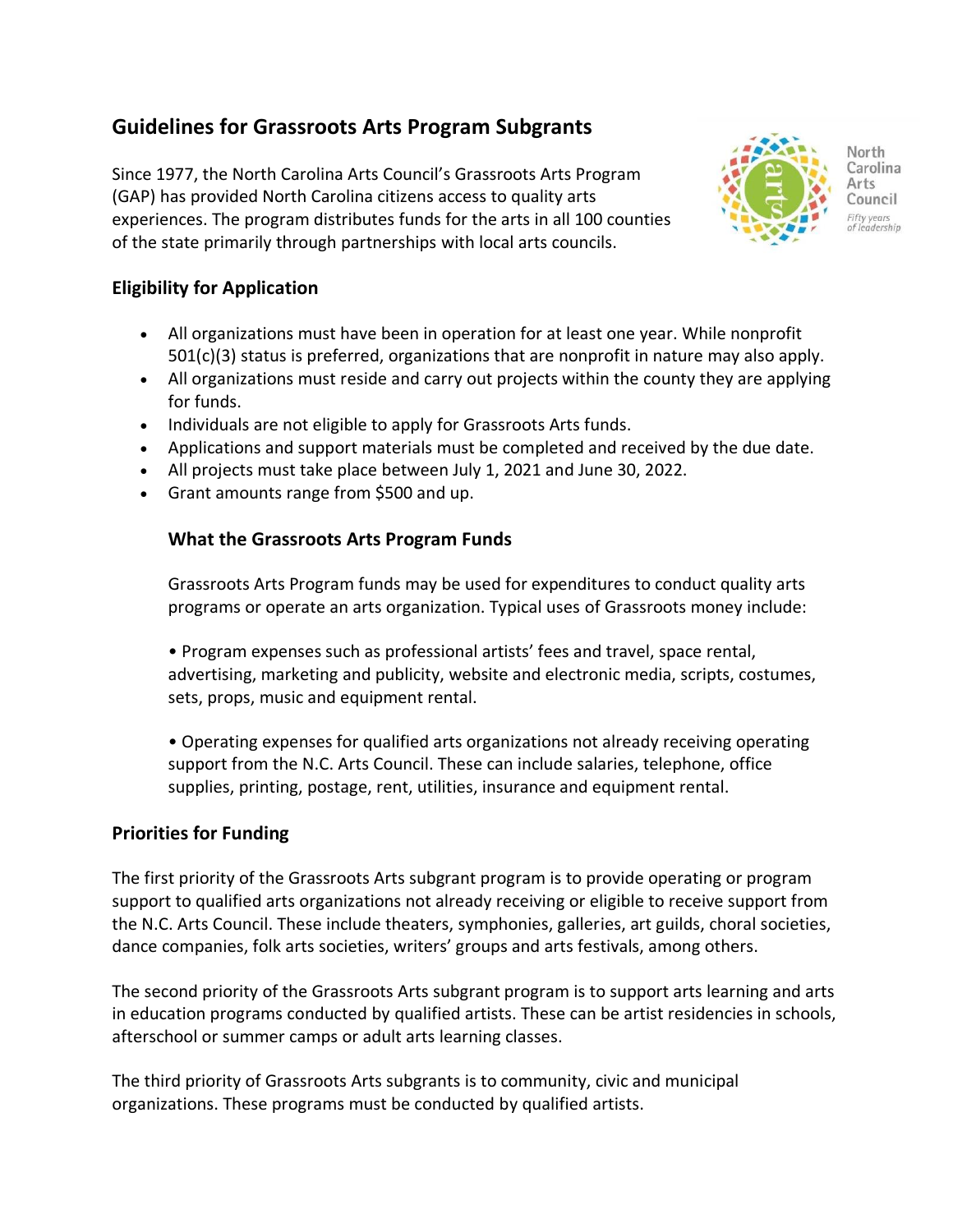#### **Funding Policies**

- Tribal organizations that receive Grassroots funds must represent state or federally recognized tribes.
- Colleges, universities and libraries may receive grants for arts programs that are community-based or generate regional arts involvement. Grants may not support their internal programs, administration or operation expenses (library books, band boosters, equipment purchases).
- Subgrants may not be awarded to individuals or to organizations for prizes, competitions, tuition, or financial rewards.
- Grassroots funds may not be used for art supplies or equipment.
- Religious organizations or churches may not receive Grassroots funds unless the programs are presented outside regular church services, engage the larger community and do not contain religious content.
- Grassroots funds may not be used for activities associated with a school's internal arts programs such as in-school student performances, the purchase of art supplies, or student arts competitions and publications.

• Municipalities (city/county governments) may receive grants for arts programs which use qualified artists to conduct programs that involve the greater community. Grants may not support internal programs, administration or operating expenses.

Grassroots Arts Program money may not be used for the following kinds of expenditures:

- Art, music, and dance therapists
- Artifacts
- Purchase artwork
- Purchase equipment or art supplies Capital expenditures or equipment Contingency funds
- Deficit reduction
- Fundraising events
- Food or beverages for hospitality or entertainment functions School band activities or equipment
- School choral activities
- Lobbying expenses
- Oral history and history projects
- Tuition for academic study
- Interest on loans, fines, or litigation costs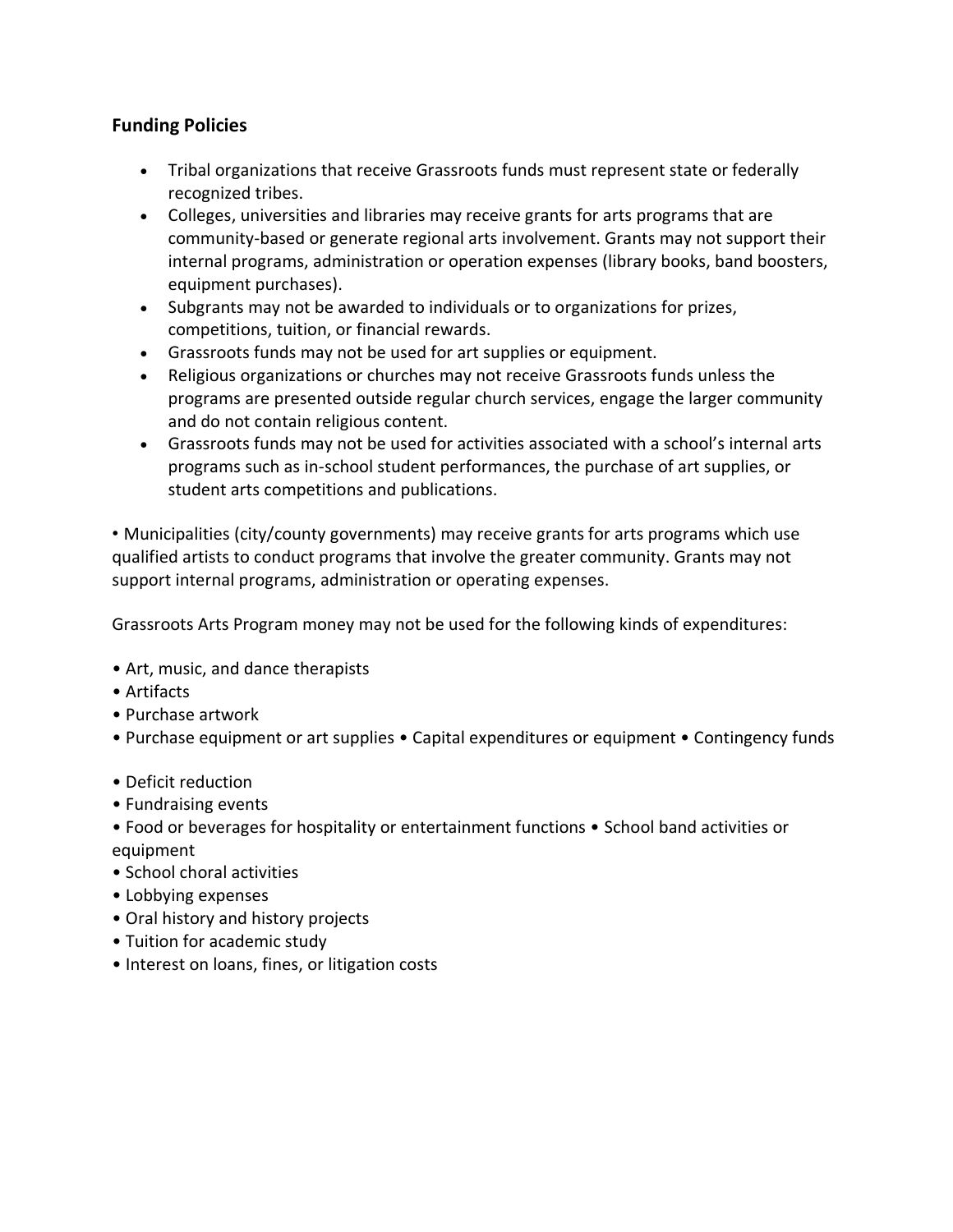# **Grassroots Arts Program Subgrant Requirements**

## **Matching Requirement**

All subgrantees must match their grant amounts dollar for dollar. The funds must come from other public or private sources. Other N.C. Arts Council funds cannot be used as a match.

## **North Carolina Arts Council Recognition**

Subgrantees must acknowledge the N.C. Arts Council's support of their event or projects by including the N.C. Arts Council's logo, and funding credit line in all print and promotional materials related to the grant. The N.C. Arts Council's website offers information and downloadable logos at http://www.ncarts.org/Grants/Logo-Use

## **Reporting Requirements**

Each subgrantee is required to submit a final report providing a detailed description of the funded project, participation statistics and demographics, sample marketing and program materials using the N.C. Arts Council credit line and logo, and copies of their legislative letters. The Subgrant Report form can be downloaded from the N.C. Arts Council Website at: http://www.ncarts.org/resources/local-council-resources. Look for **FY 2020-2021 Final Report for Grassroots Subgrantees.** 

#### **Legislative Letters**

Applicants may be required to write their state representatives to thank them for appropriating Grassroots funds. If required, the letter should provide information about how Grassroots funds were used to support your program or project, and the community impact of the event. A copy of all letters to legislators must be included in the final report materials.

#### **How Subgrant Applications Are Evaluated**

Subgrant applications are reviewed by a diverse panel of community members including artists, county, public officials and arts council board members among others. The panel evaluates each application based on the subgrant guidelines and the following criteria:

- Artistic quality of proposed project or programs
- Community impact of project or programs
- Ability to plan and implement project
- Stability and fiscal responsibility of the organization



North Carolina Arts Council .<br>Fifty years<br>of leadership